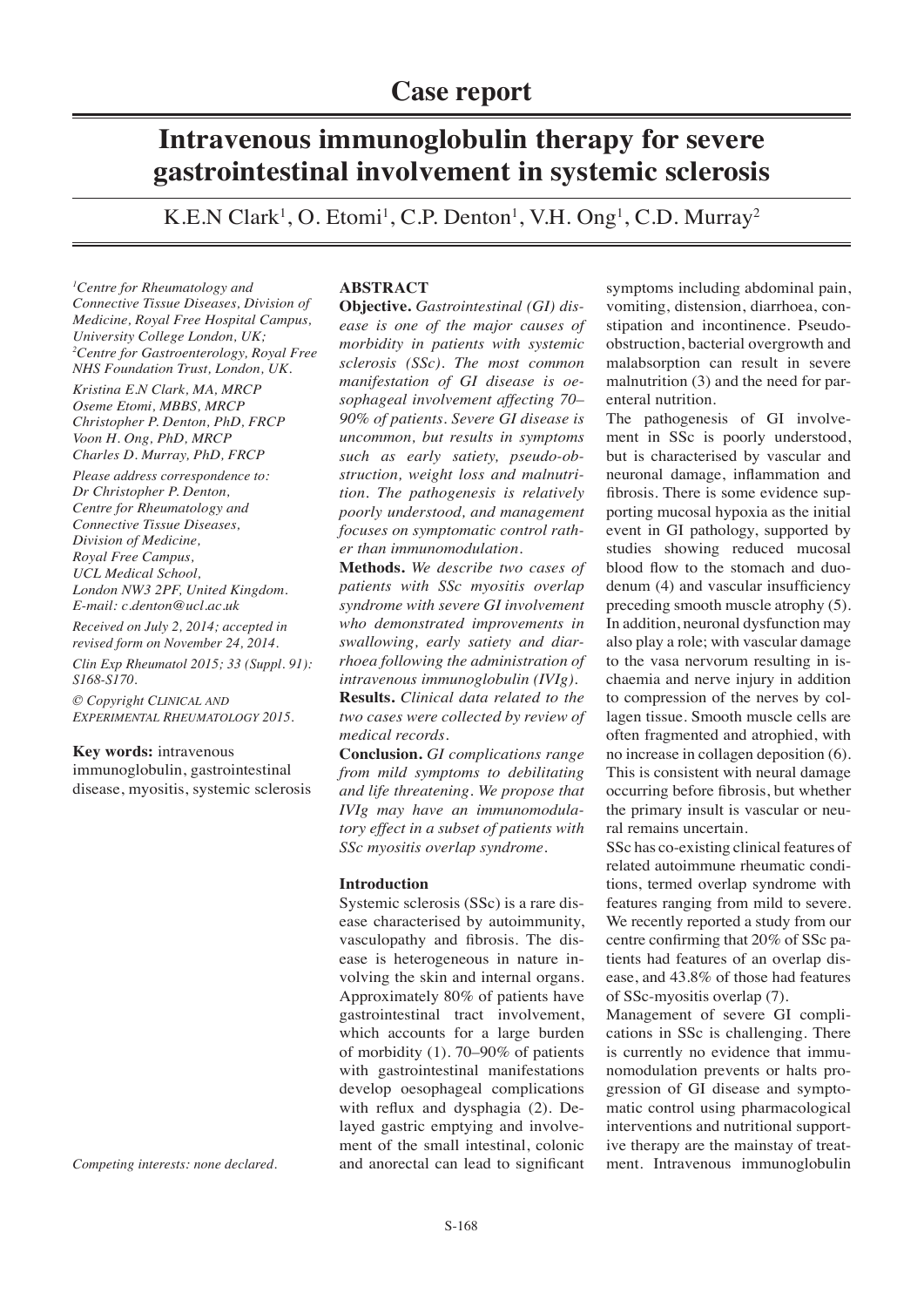(IVIg) is known to have a beneficial effect in inflammatory muscles conditions such as refractory dermatomyositis and polymyositis (8, 9). Here we present two cases of systemic sclerosis with overlap myositis and severe GI disease unresponsive to conventional therapy to illustrate the potential effect of IVIg on the GI manifestations of their disease.

### **Case 1**

A 43-year-old woman was diagnosed with diffuse SSc with a positive anti-RNA polymerase III antibody following an episode of collapse. She was found to be in left ventricular failure with suspected cardio-myositis. Her disease was characterised initially by Raynaud's, rapidly progressive skin involvement (Modified Rodnan skin score increased from 19/51 to 29/51 in 5 months) and GI symptoms including nausea, intermittent vomiting, weight loss, abdominal bloating and alternating diarrhoea with constipation. These were initially managed conservatively with proton pump inhibitors, anti-emetics, laxatives and a trial of antibiotics for small bowel overgrowth each with varying degrees of response. In 2012 she was noted to have increasing muscle weakness and falling lung volumes (68.3% predicted FVC from 91% over 1 year). EMG confirmed a diffuse myopathic process, despite a normal CK. There was concurrent worsening of GI symptoms with increasing constipation, diarrhoea, bloating and severe reflux.

#### *Treatment and outcome*

Initial SSc specific treatment comprised low dose prednisolone and methotrexate for immunosuppression. Treatment was escalated to 6 infusions of IV cyclophosphamide at 4 weekly intervals for rapidly progressive skin disease. Post cyclophosphamide, she was established on maintenance mycophenolate mofetil (MMF). None of these treatments made a significant difference to her GI symptoms. IVIg at a dose of 2g/kg split over 5 days was commenced in March 2013.

Prior to IVIg, she experienced symptoms of reflux on most days a week (based on the Reflux Disease Questionnaire - RDQ) and now only experiences symptoms occasionally often less than once a week. The UCLA SCTC GIT 2.0 (freely available at *http://uclascleroderma.researchcore. org/)* score was 2.75 pre-treatment. 11.5 months on, this is now 2.05 and continues to do well.

# **Case 2**

A 48-year-old man was diagnosed with U3-RNP antibody associated DcSSc following an abrupt onset of peripheral neurological symptoms, Raynaud's and skin changes.

Over the first 2 years, he was troubled predominantly by GI symptoms including dysphagia, severe acid reflux, slow gastric emptying and early satiety, abdominal bloating and significant diarrhoea. He was referred to our unit with a 40 kg weight loss and on-going GI symptoms. There was evidence of oesophagitis on endoscopy, positive hydrogen breath testing suggestive of small bowel overgrowth and CT scanning illustrated dilated stomach and small bowel with no evidence of obstruction. His medical therapy was optimised with maximal PPI therapy, pro-kinetic, treatment of small bowel overgrowth and he was established on parenteral nutrition.

In 2012, he developed an inflammatory myopathy despite normal CK as well as cardiac involvement of SSc with arrhythmias, peripheral oedema and elevated troponin despite a normal echocardiogram and cardiac MRI.

#### *Treatment and outcome*

Initially the mainstay of treatment was with conservative measures and low-dose prednisolone and MMF as immunosuppressive agent. He was converted to 6 cycles of IV cyclophosphamide for cardiac involvement of SSc. However, in January 2014, IVIg (at a dose of 2g/kg over 5 days) was commenced on the basis of progressive myopathy and general deterioration. Although there are no significant differences in RDQ scores before or after IVIG initiation, within 5 months of IVIG, his UCLA SCTC GIT 2.0 scores improved from 1.69 to 1.25. Having previously had 5 emergency admissions related to worsening GI symptoms, which included multiple episodes of pseudo-obstruction requiring emergency deflation of his large bowel, vomiting, and constipation, he currently remains stable with no further admissions.

## *IVIg in myositis*

IVIg is a form of immune-modulating treatment, the mechanism for which is not fully understood. Its beneficial effect in autoimmune conditions, particularly inflammatory muscle disease, is well-established. It is derived of pooled plasma from thousands of blood donors, and comprises mainly of IgG dimers as well as small amounts of IgA, IgM, soluble CD4, CD8 and cytokines (10).

There are likely to be multiple mechanisms of action for IVIg in inflammatory muscle and autoimmune disease, through modulation of the dendritic cell function, lymphocyte effects and anti-inflammatory properties. The IgG molecule has been shown to bind to the surface of dendritic cells upon administration, which can then be destroyed through antibody-dependent cellular cytotoxicity by natural killer cells. This ultimately reduces T-cell priming by the dendritic cells, which in turn reduces the number of antigenpresenting cells found in the inflamed issues (11). The IgG dimers also inhibit the maturation of dendritic cells, by suppressing the upregulation of costimulatory molecules such as IL-12, preventing activation and proliferation of T cells (11). Anti-idiotype antibodies present directly inhibit pathogenic autoantibodies as well as interacting with B cells, and arresting the growth of autoreactive B cell clones (12). Through this mechanism B cell differentiation is inhibited, and thus production of autoantibodies is downregulated. The anti-inflammatory activity of IVIg arises through the prevention of complement-mediated tissue damage. It inhibits the formation of the membrane attack complex (MAC), as well as accelerating the conversion of C3b into its inactive form, thus controlling immune complex formation.